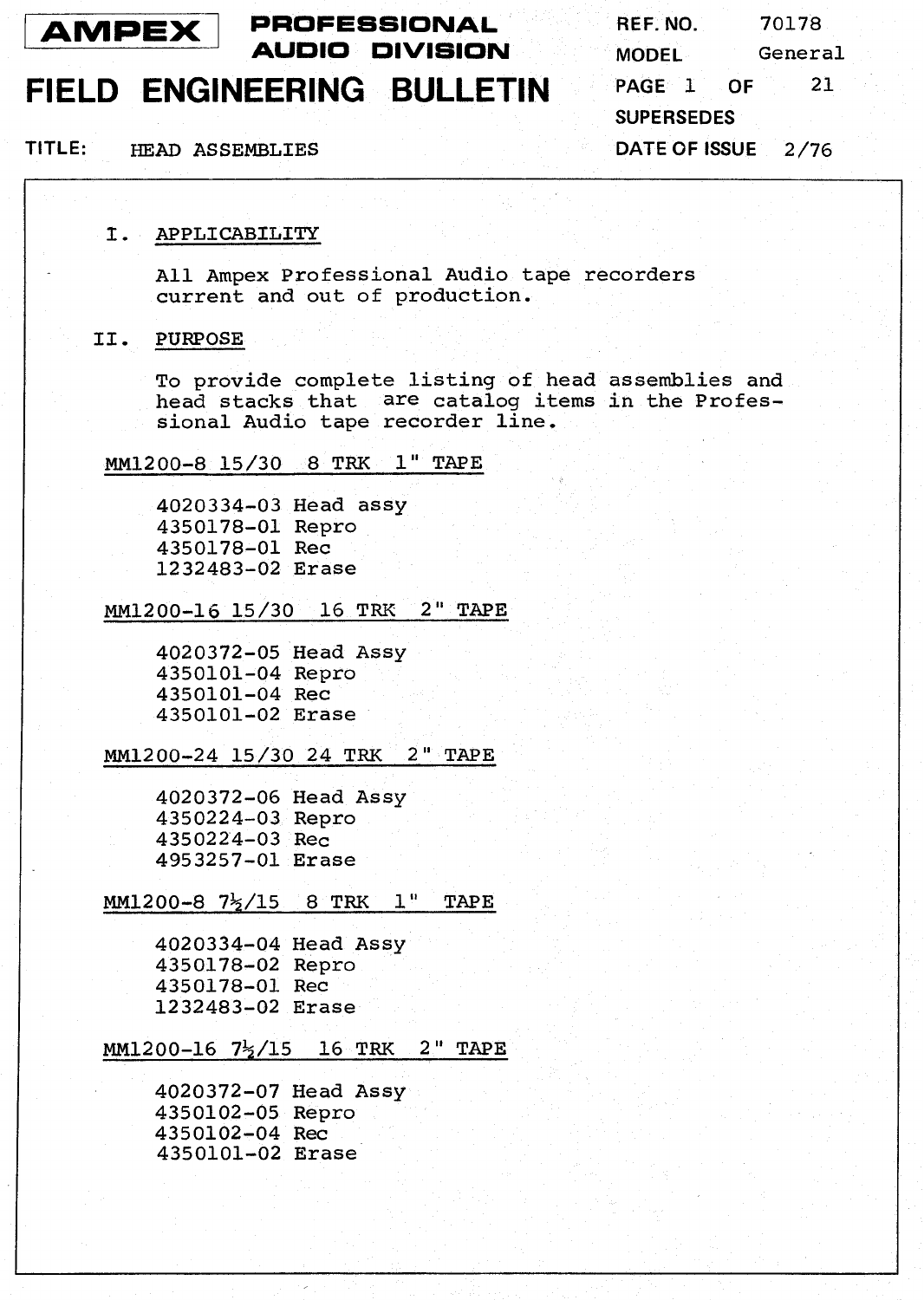

**AMPEX** PROFESSIONAL REF. NO. 70178<br> **AUDIO DIVISION** MODEL General

### **FIELD ENGINEERING BULLETIN**

**TITLE:** HEAD ASSEMBLIES **DATE OF ISSUE** 2/76

**PAGE** 2 **OF** 21 **SUPERSEDES** 

MM1200-24 7\$/15 24 TRK 2" TAPE

4020372-08 Head Assy 4350224-04 Repro 4350224-03 Re c 4953257 -01 Erase

**MM1100-8** 15/30 8 TRK **1"** TAPE

4020334-01 Head **Assy**  4350178-01 Repro 4350178-01 Rec 1232483-02 Erase

MM1100-16 15/30 **16** TRK 2" TAPE

4020372-01 Head Assy 4350102-04 Repro 4350102-04 Rec 4350101-02 Erase

MM1100-24 15/30 24 TRK 2" TAPE

4020372-02 Head **Assy**  4350224-03 Repro 4350224-03 Rec 4953257-01 Erase

**MM1100-8** 7%/15 8 TRK 1" TAPE

4020334-02 Head **Assy**  4350178-02 Repro 4350178-01 Rec 1232483-02 Erase

### MM1100-16 7<sup>1</sup>/15 16 TRK 2" TAPE

4020372-03 Head **Assy**  4350102-05 Repro 4350102-04 Rec 4350101-02 Erase

#### MM1100-24 7\$/15 24 TRK 2" TAPE

4020372-04 Head Assy 4350224-04 Repro 4350224-03 Rec 4953257-01 Erase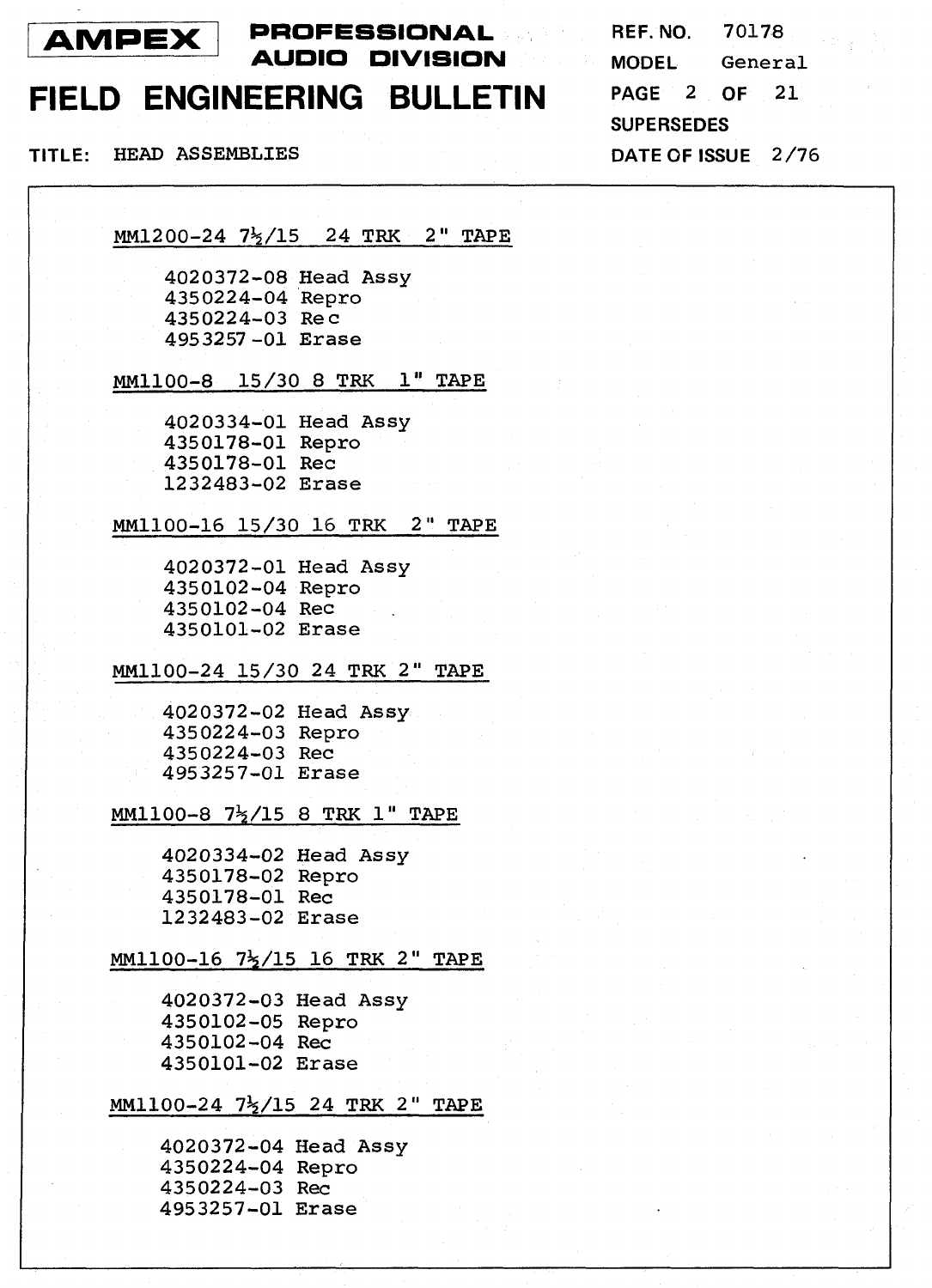

### **FIELD ENGINEERING BULLETIN**

**TITLE:** HEAD ASSEMBLIES **DATE OF ISSUE 2/76** 

**REF. NO. 70178 MODEL** General **PAGE 3 OF 21 SUPERSEDES** 

**MM1000-8 8** TRK **1"** TAPE

**4940177-03** Head **Assy 1231917-01** Repro **1231917-02** Rec **1232483-02** Erase

**MM1000-16 16 TRK 2"** TAPE

**4940178-02** Head **Assy 4350102-01** Repro **4350102-02** Rec **4350101-01** Erase

**MM1000-24 24** TRK **2"** TAPE

**4940179-01** Head **Assy 4350224-01** Repro **4350224-02** Rec **4953257-01** Erase

**MM1005-8 8** TRK **1"** TAPE REPRODUCE **ONLY** 

**4020305-01** Head **Assy 1231917-01** Repro

**MM1005-16 16** TRK **2"** TAPE REPRODUCE **ONLY** 

**4020308-01** Head **Assy 4350102-01** Repro

**AG44OC-1 Full** Trk 4" TAPE

**4020355-01** Head **Assy 4350095-02** Repro **4350095-01** Rec **4040829-03** Erase

**AG440C-1 Half** Trk. **1/4"** TAPE

Same as **AG440C-2** 

**AG44OC-2 1/4** Trk **1/4"** TAPE

**4020355-07** Head **Assy 4350068-03** Repro **4350068-02** Rec **4350117-01** Erase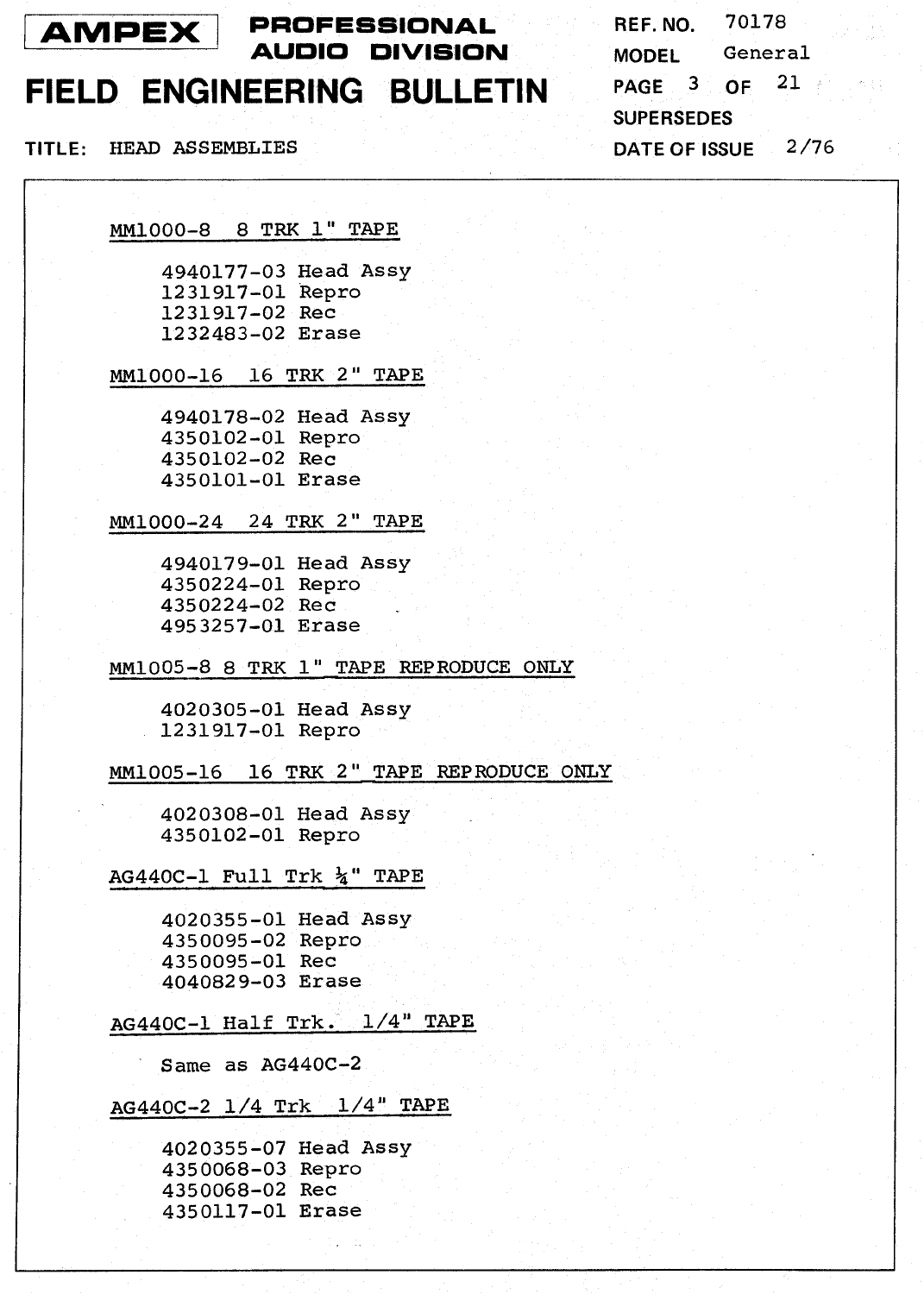

### **PROFESSIONAL REF.** NO. 70178 **AUDIO DIVISION MODEL** General

## FIELD ENGINEERING BULLETIN PAGE 4 OF 21

**SUPERSEDES** 

**TITLE:** HEAD ASSEMBLIES **DATE OF ISSUE** 2/76

AG44OC-2 2 Trk 1/4" TAPE

4020355-02 Head Assy 4350094-02 Repro 4350094-01 Rec 4040831-03 Erase

AG440C-2/4 2 Trk and  $1/4$  Trk,  $\frac{1}{4}$  TAPE

4020355-03 Head Assy 4350094-02 Repro 2 Trk 4350068-03 Repro 1/4 Trk 4350094-01 Rec 4040831-03 Erase

 $AG440C-4$  4 Trk-inline (Quad)  $1/4$ " TAPE

4020359-01 Head Assy 4350194-02 Repro . 4350194-01 Rec 4350117-01 Erase trks. 1 & 3 **Pos. #1**  4350117-02 Erase trks. 2 & 4 **Pos.** #2

AG44OC-4 4 Trk 1/2" TAPE

4020356-01 Head Assy 4350096-02 Repro 4350096-01 Rec 1231888-04 Erase

AG440C-8 8 Trk **1"** TAPE

40200300-03 Head Assy 4350161-02 Repro 4350161-01 Rec 1232483-01 Erase

AG445C-1 Full trk 1/4" TAPE Reproduce only

4020355-04 Head Assy 4350095-02 Repro

AG445C-1 Half Trk. 1/4" TAPE Reproduce only

Same **as** AG445C-2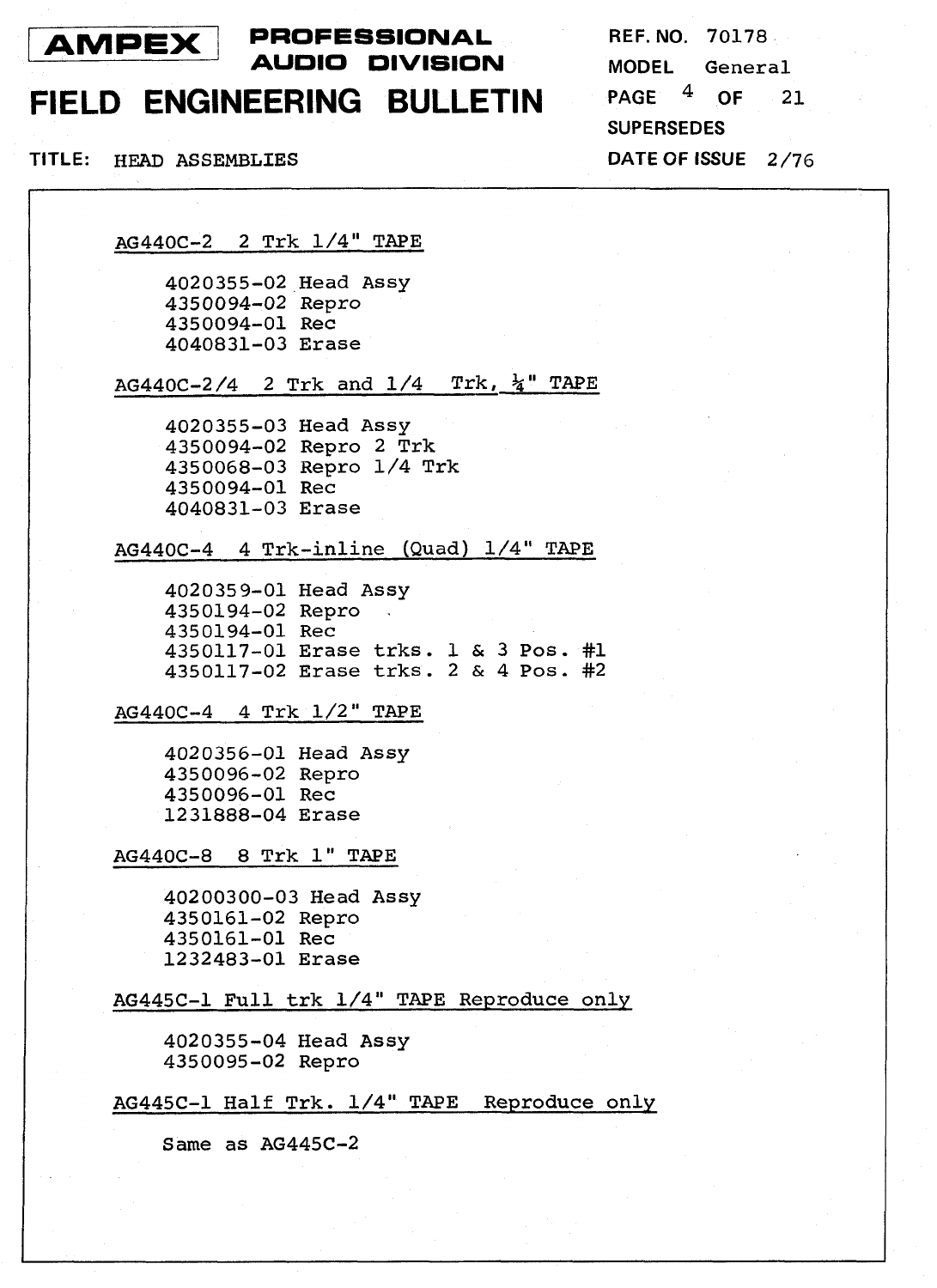

### **PROFESSIONAL AMPEX PROFESSIONAL** REF. NO. 70178

### **FIELD ENGINEERING BULLETIN PAGE <sup>5</sup>OF <sup>21</sup>**

**AG440-2 1/4** Trk **1/4"** TAPE

**4020272-07** Head **Assy 4350068-01** Repro **4350068-02** Rec. **4350117-01** Erase

**AG440-2 2** Trk **1/4"** TAPE

**4020272-02** Head **Assy 4040437-06** Repro **4040437-05** Rec. **4040831-02** Erase

**AG440-2/4 2** Trk & **1/4** Trk **1/4"** TAPE

**4020272-03** Head **Assy 4040437-06** Repro **2** Trk **4350068-01** Repro **1/4** Trk **4040437-05** Rec. **4040831-02** Erase

**AG440-4 4** Trk inline (quad) **1/4"** TAPE

**4020282-02** Head **Assy 4020285-01** Repro **4020284-01** Rec. **4040651-20** Erase - 2ea per assy

**AG440-3 3** Trk **1/2"** TAPE

**4020273-01** Head **Assy 4040534-04** Repro **4040534-05** Rec. **1231886-03** Erase

#### **AG440-4 4** Trk **1/2"** TAPE

**4020273-05** Head **Assy 4040558-05** Repro **4040558-06** Rec. **1231888-03** Erase

#### **AG440-8 8** Trk **1"** TAPE

**4020300-02** Head **Assy 1231917-03** Repro **1231917-04** Rec. **1232483-01** Erase

**MODEL** General **SUPERSEDES TITLE: HEAD ASSEMBLIES DATE OF ISSUE 2/76**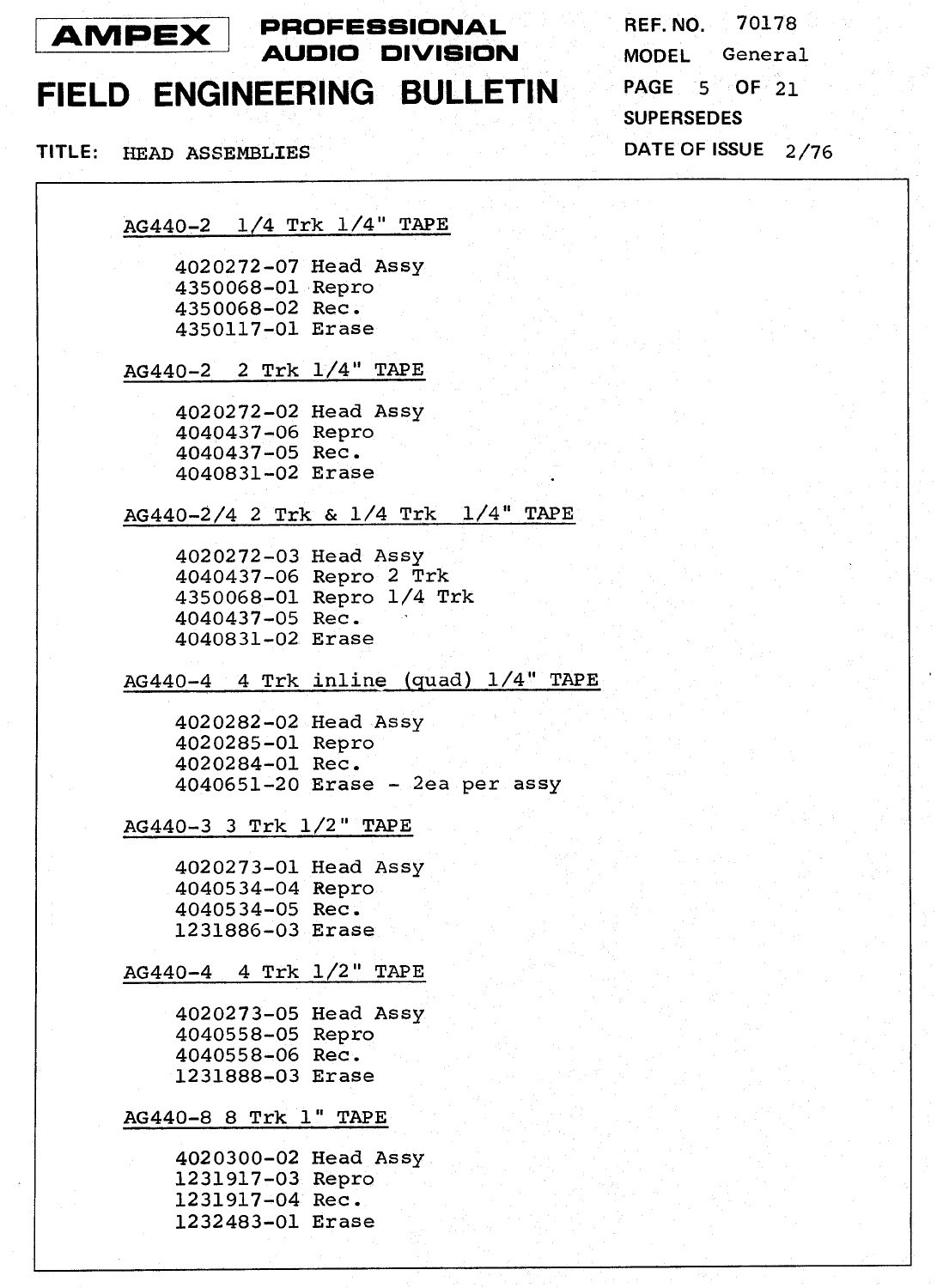

 $\mathbf{I}$ 

**PROFESSIONAL AUDIO DIVISION** 

### **FIELD ENGINEERING BULLETIN**

**REF. NO.** 70178 **MODEL** General **PAGE** 6 **OF** 21 **SUPERSEDES** 

**TITLE: HEAD** ASSEMBLIES **DATE OF ISSUE** 2/76

AG445-1 Full Trk &" TAPE Reproduce Only

4020272-04 Head Assy 4040438-68 Repro

AG445-1 Half Trk **&I'** TAPE Reproduce Only

Same as Ag445-2

AG445-2 2 Trk  $\frac{1}{4}$ " TAPE Reproduce Only

4020272-05 Head Assy 4040437-06 3epro

AG445-2/4 2 Trk &  $\frac{1}{4}$  Trk  $\frac{1}{4}$  TAPE Reproduce Only

4020272-06 Head Assy 4040437-06 Repro 2 Trk 4350068-01 Repro % trk

AG445-3 3 Trk  $\frac{1}{2}$ " TAPE Reproduce Only

4020273-03 Head Assy 4040534-04 Repro

AG445-4 4 Trk  $\frac{1}{2}$ " TAPE Reproduce Only

4020273-04 Head Assy 4040558-05 Repro

AG600B-1 Full Trk  $\frac{1}{4}$ " TAPE

4020191-03 Head Assy 1232359-01 Repro 1232358-01 Rec. 1232357-01 Erase

#### AG600B-1 Half Trk  $\frac{1}{4}$ " TAPE

4020191-04 Head Assy 1232362-01 Repro 1232361-01 Rec. 1232360-01 Erase

#### AG600B-2  $\frac{1}{4}$  Trk  $\frac{1}{4}$  TAPE

4020194-02 Head Assy 1232363-01 Repro 1232363-02 Rec. 1232363-03 Erase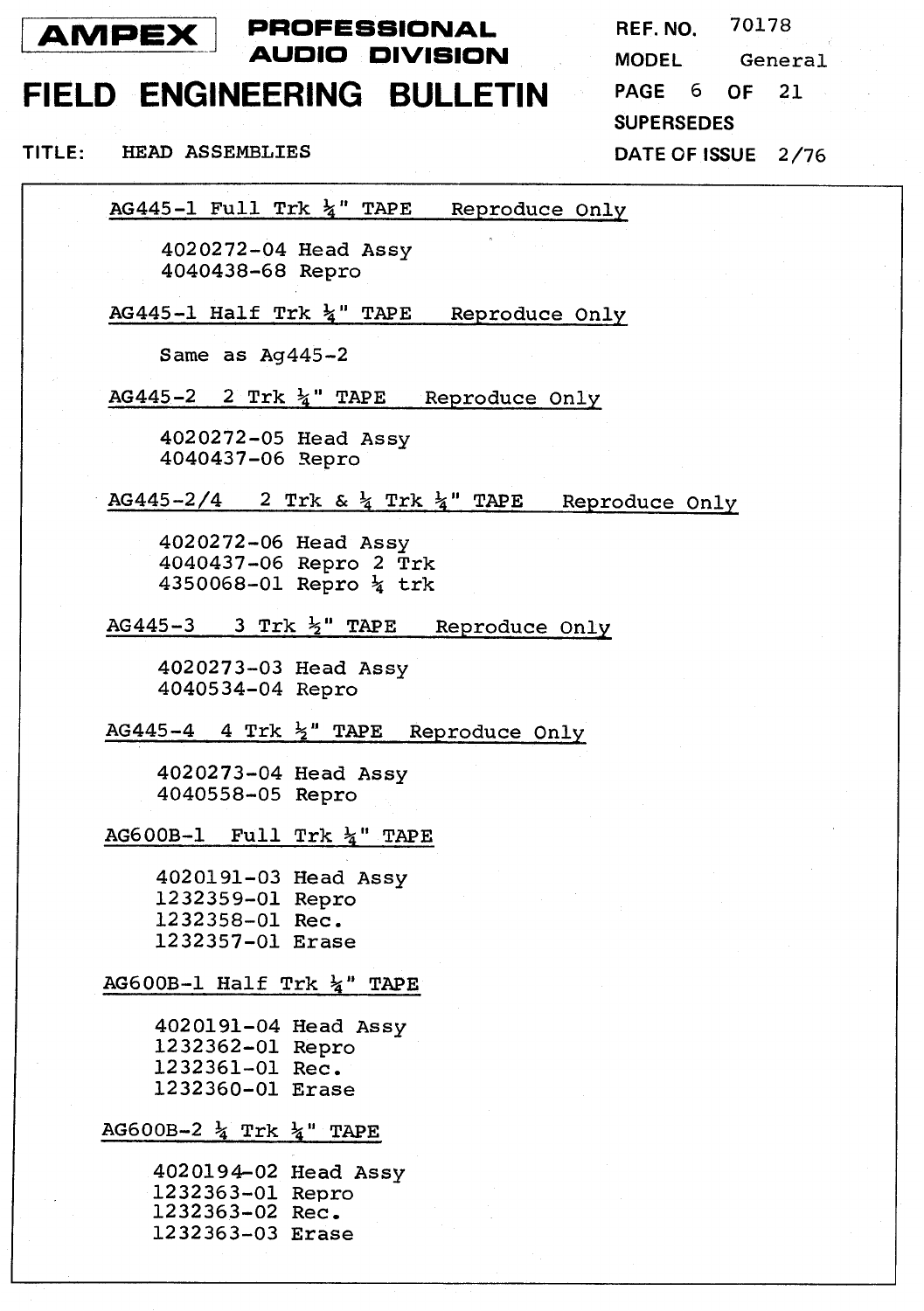

# **FIELD ENGINEERING BULLETIN**

70178 REF. NO. MODEL General **PAGE** 7 **OF** 21 **SUPERSEDES TITLE:** HEAD ASSEMBLIES **DATE OF ISSUE** 2/76

| AG600B-2 2 Trk 4" TAPE                |
|---------------------------------------|
| 4020192-02 Head Assy                  |
| 1232362-01 Repro                      |
| 1232361-01 Rec.                       |
| 1232360-01 Erase                      |
|                                       |
|                                       |
| AG600-1 Full Trk $\frac{1}{4}$ " TAPE |
| 4020191-01 Head Assy                  |
| 1232359-01 Repro                      |
| 1232358-01 Rec.                       |
| 1232357-01 Erase                      |

AG600-1 Half Trk  $\frac{1}{4}$ " TAPE 4020191-02 Head Assy - 1232362-01 Repro 1232361-01 Rec. 1232360-01 Erase

#### AG600-2 % Trk **&I'** TAPE

- 4020194-01 Head Assy 1232363-01 Repro 1232363-02 Rec. 1232363-03 Erase
- AG600-2 2 Trk **&'I** TAPE 4020192-01 Head Assy 1232362-01 Repro 1232361-01 Rec. 1232360-01 Erase

AG500-1 Full Trk **&I'** TAPE NO COMPLETE HEAD ASSY 1815108-01 Repro 1815108-02 Rec. 1815109-01 Erase

AG500-1 Half Trk  $\frac{1}{4}$ " TAPE Same as 2 Trk

AG500-2 & Trk **&'I** TAPE NO COMPLETE HEAD ASSY 1815112-01 Repro 1815112-02 Rec. 1815111-01 Erase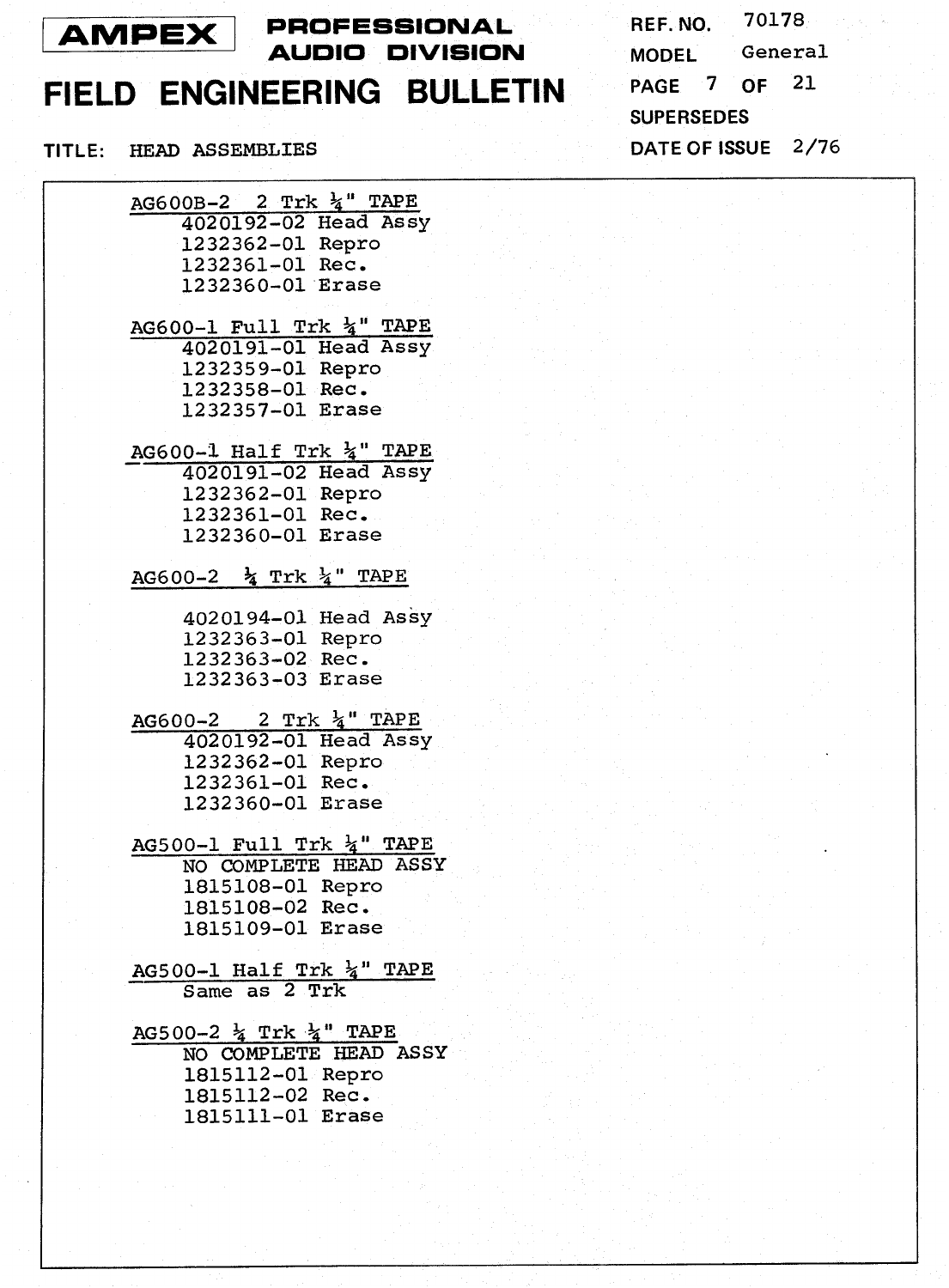### <sup>I</sup>**AMPEX** <sup>I</sup>

### **PROFESSIONAL REF. NO.** 70178 **AUDIO DIVISION MODEL** General

### **FIELD ENGINEERING BULLETIN PAGE** 8 **OF** <sup>21</sup>

**SUPERSEDES TITLE:** *HEAD* ASSEMBLIES **DATE OF ISSUE** 2/76

AL500-4. 1/4 Trk 1/4" TAPE

NO COMPLETE HEAD **ASSY**  2 ea 1815112-04 Repro 2 ea 1815112-05 Rec.

AL500-2 1/4 Trk 1/4" TAPE

NO COMPLETE HEAD **ASSY**  1815112-04 Repro 1815112-05 Rec.

RR200 Master 2 Trk inline 1/4"

4940362-02 Head **Assy**  4350162-02 Repro

RR200 Master 4 Trk Staqqered 1/4"

4940361-02 Head **Assy**  4350164-03 Repro trks **1** and 3 4350164-04 Repro trks 2 and 4

RR200 Master 4 trk inline 1/2"

4940349-04 Head **Assy**  4350166-01 Repro

RR200 Master 4 Trk Staqqered 1/2"

4940349-03 Head **Assy**  4350167-03 Repro trks **1** and **3**  4350167-04 Repro trks 2 and 4

BLM200 Master 60/120 **ips 1"** 

4940204-03 Head **Assy**  4350116-05 Repro odd trks 4350116-06 Repro even trks

BLM200 Master 120/240 **ips 1"** 

4940204-04 Head **Assy**  4350116-07 Repro odd trks 4350116-08 Repro even trks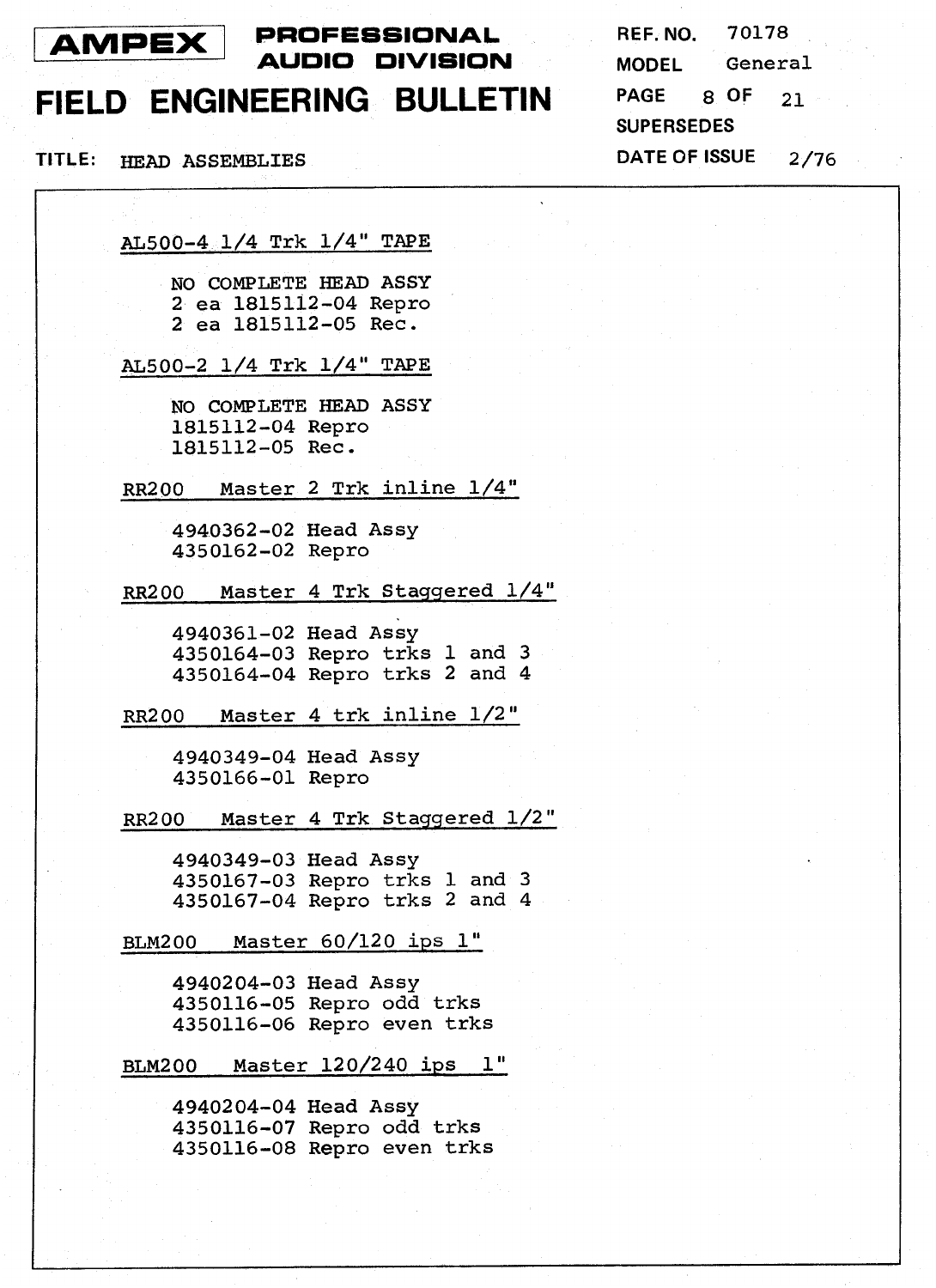

**PROFESSIONAL REF. NO.** 70178 **AUDIO DIVISION MODEL** General

# **FIELD ENGINEERING BULLETIN PAGE** 9 **OF** <sup>21</sup>

**SUPERSEDES** 

**TITLE: HEAD ASSEMBLIES DATE OF ISSUE** 2/76

3400 Slave 30/60 ips Full Trk 1/4" BLM 200 & RR200

4940310-01 Head **Assy**  4350163-01 Rec.

3400 Slave 60/120 ips Full trk 1/4" BLM 200 & RR200

4940310-02 Head **Assy**  4350163-01 Rec.

3400 Slave 30/60 **ips** 4 trk staggered 1/4" BLM 200 & RR200

4940313-01 Head **Assy**  4350164-01 Rec. Trks 1 and 3 4350164-02 Rec. Trks 2 and 4

3400 Slave 60/120 ips 4 trk staqgered 1/4" BLM200 & RR200

4940313-02 Head **Assy**  4350164-01 Rec. Trks 1 and 3 4350164-02 Rec. Trks 2 and 4

3400 Slave 30/60 ips **2** Trk staqgered 1/4" BLM200 & RR200

4940311-01 Head **Assy**  4350165-01 Rec. upper 4350165-02 Rec. lower

3400 Slave 60/120 **ips** 2 Trk staqqered 1/4" BLM200 & RR200

4940311-02 Head **Assy**  4350165-01 Rec. upper 4350165-02 Rec. lower

3400 Slave 30/60 ips 2 Trk inline 1/4" BLM200 & RR200

4940312-01 Head **Assy**  4350162-01 Rec.

3400 Slave 60/120 ips 2 Trk inline 1/4" BLM2OO & RR200

4940312-02 Head **Assy**  4350162-01 Rec.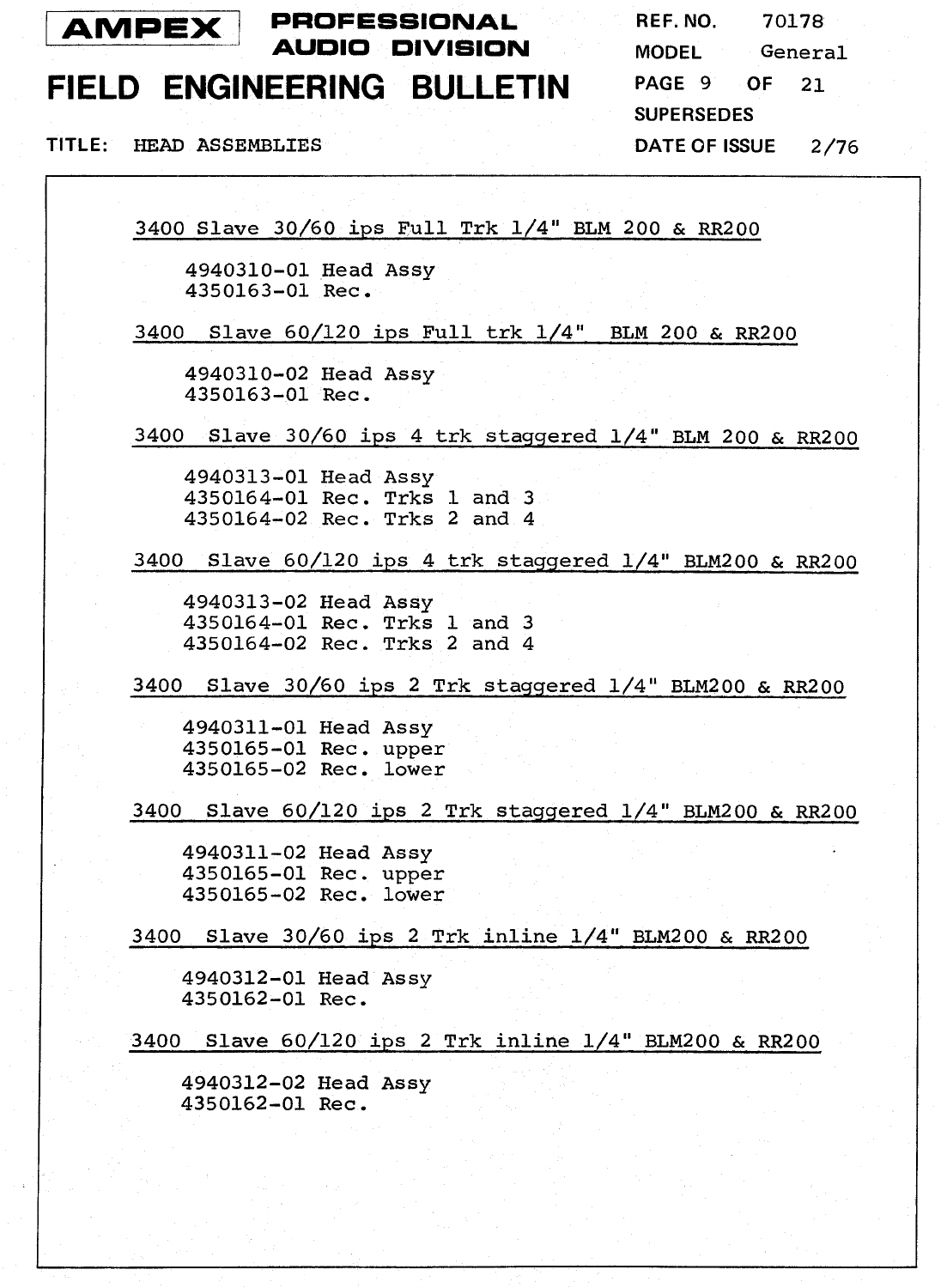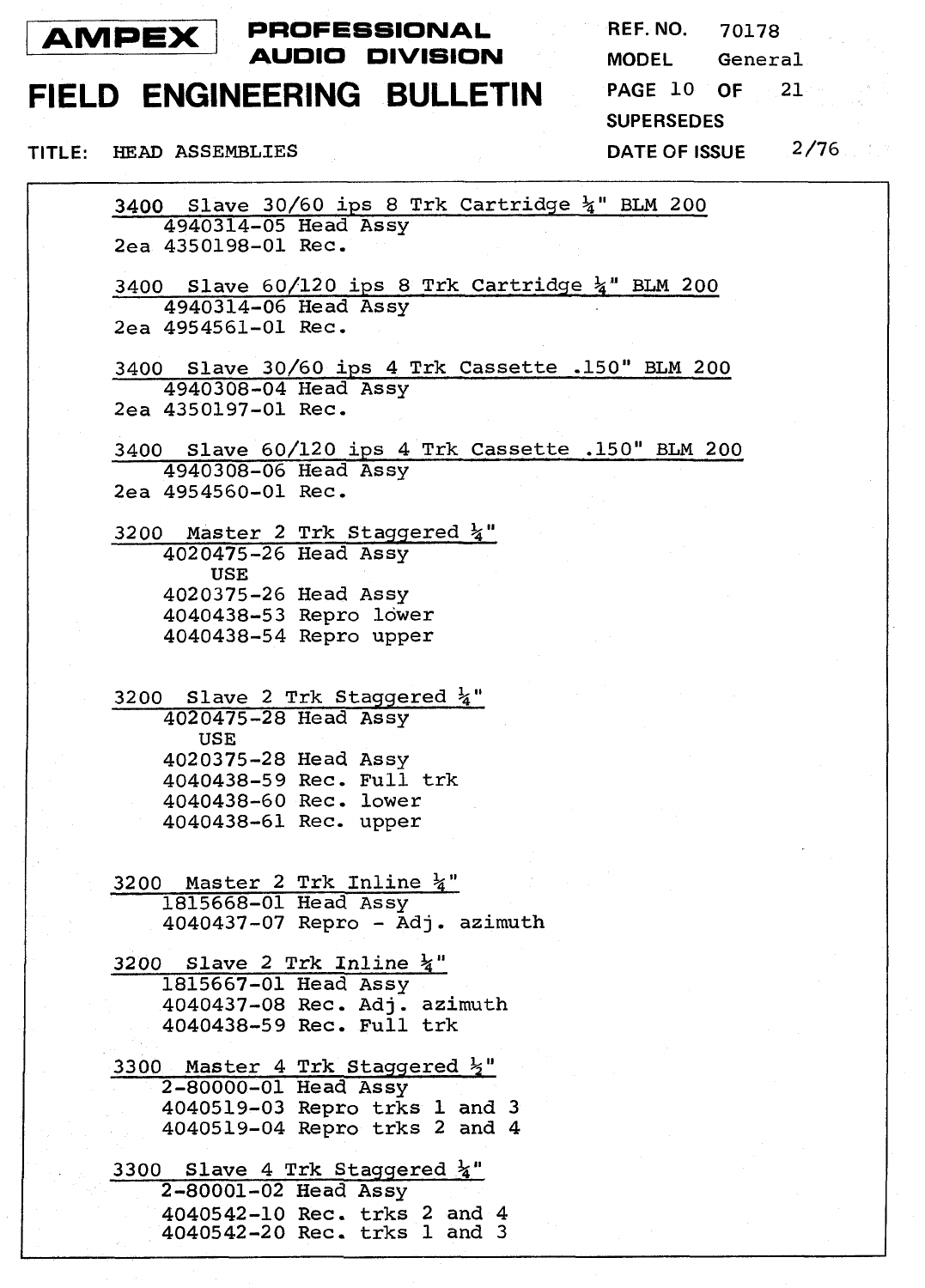

**AMPEX PROFESSIONAL** REF. NO. 70178 **AUDIO DIVISION** 

# **FIELD ENGINEERING BULLETIN PAGE** 11 **OF** <sup>21</sup>

**TITLE: HEAD ASSEMBLIES** 

**MODEL** General **SUPERSEDES DATE OF ISSUE** 2/76

AD15 Master 2 Trk cassette mono staqqered ,150"

4020345-04 Head Assy 4350156-03 Repro pos. **2**  4350156-04 Repro **pos.** 3

AD15 Master 1/4 Trk stereo staqgered 1/4"

4929345-02 Head Assy 4350144-03 Repro trks 1 and 3 **pos** <sup>2</sup> 4350144-04 Repro trks 2 and 4 **pos** 3

AD15 Master 2 Trk staqqered and inline 1/4"

4020345-01 Head Assy 4350142-02 Repro inline **pos** 4 4350145-01 Repro lower **pos** 3 4350145-02 Repro upper **pos** 2

AD15 Master 4 Trk **cassette-stereo-staqqered** ,150''

4020345-05 Head Assy 4350140-03 Repro trks **1** and 2 **pos** 2 4350140-04 Repro trks 3 and 4 **pos** 3

AD15 Master **-8** Trk Cartrege - staqqered - 1/4"

4020345-03 Head Assy 4350143-03 Repro trks 1,3,5,7 pos 2 4350143-04 Repro trks 2,4,6,8 **pos** 3

AD15 Slave 2 Trk cassette-mono-staqqered ,150''

4020346-04 Head **Assy**  4350156-01 Rec, **pos** 2 4350156-02 Rec, **pos** 3

AD15 Slave 1/4 Trk stereo - staqqered - 1/4"

4020346-02 Head **Assy**  4350144-01 Rec. trk **1** and 3 **pos** 2 4350144-02 Rec. trk 2 and 4 **pos** 3

AD15 Slave 2 Trk inline and **full** trk 1/4"

4020346-01 Head Assy 4350141-01 Rec. full trk **pos** 2 4350142-01 Rec. 2 trk pos 3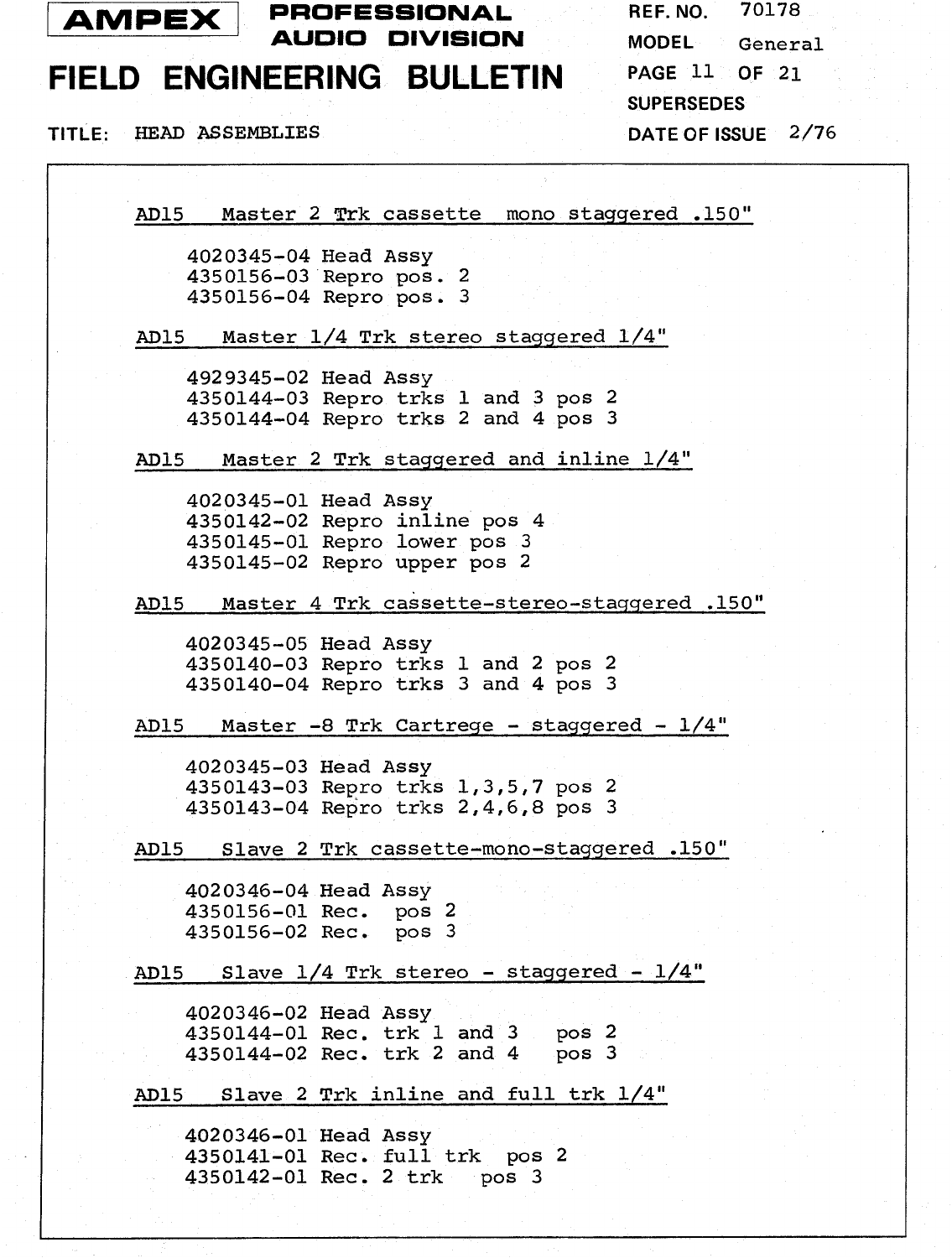

REF. NO. 70178 General **MODEL** PAGE 12 OF  $21$ **SUPERSEDES**  $2/76$ **DATE OF ISSUE** 

TITLE: HEAD ASSEMBLIES

AD15 Slave 4 Trk cassette stereo-staqqered .150"

4020346-05 Head Assy 4350140-01 Rec. trks 1 and 2 **pos** <sup>2</sup> 4350140-02 Rec. trks 3 and 4 **pos** 3

AD15 Slave 4 Trk cassette stereo-staqqered .150"

4020346-06 Head **Assy**  4350140-05 Use 4350140-01 rec. trks 1 and 2 **pos** <sup>2</sup> 4350140-06 Use 4350140-02 rec. trks 3 and 4 **pos** 3

AD15 Slave - **8** Trk cartrege-staqgered 1/4"

4020346-03 Head Assy 4350155-01 Rec. trks **1** and 5 pos 1 4350155-02 Rec. trks 2 and 6 **pos** 3 4350155-03 Rec. trks 3 and 7 pos 2 4350155-04 Rec. trk's 4 and 8 **pos** 4

CD200 Master - 2 Trk stagqered -150"

**NO** HEAD ASSY 4954408-01 Repro-trk 1 4954408-02 Repro-trk 2

a200 Master - 4 Trk staqqered .150"

**NO HEAD** ASSY 4953658-09 Repro-trks **1** and 2 4953658-10 Repro-trks 3 and 4

**CD200** Slave - 2 Trk stagqered .150"

**NO** HEAD ASSY 4954423-01 Rec. trk 1 4954423-02 Rec. trk 2

a200 Slave - 4 Trk stagqered .150"

**NO HEAD** ASSY 4953658-11 Rec. trks 1 and 2 4953658-12 Rec. trks 3 and 4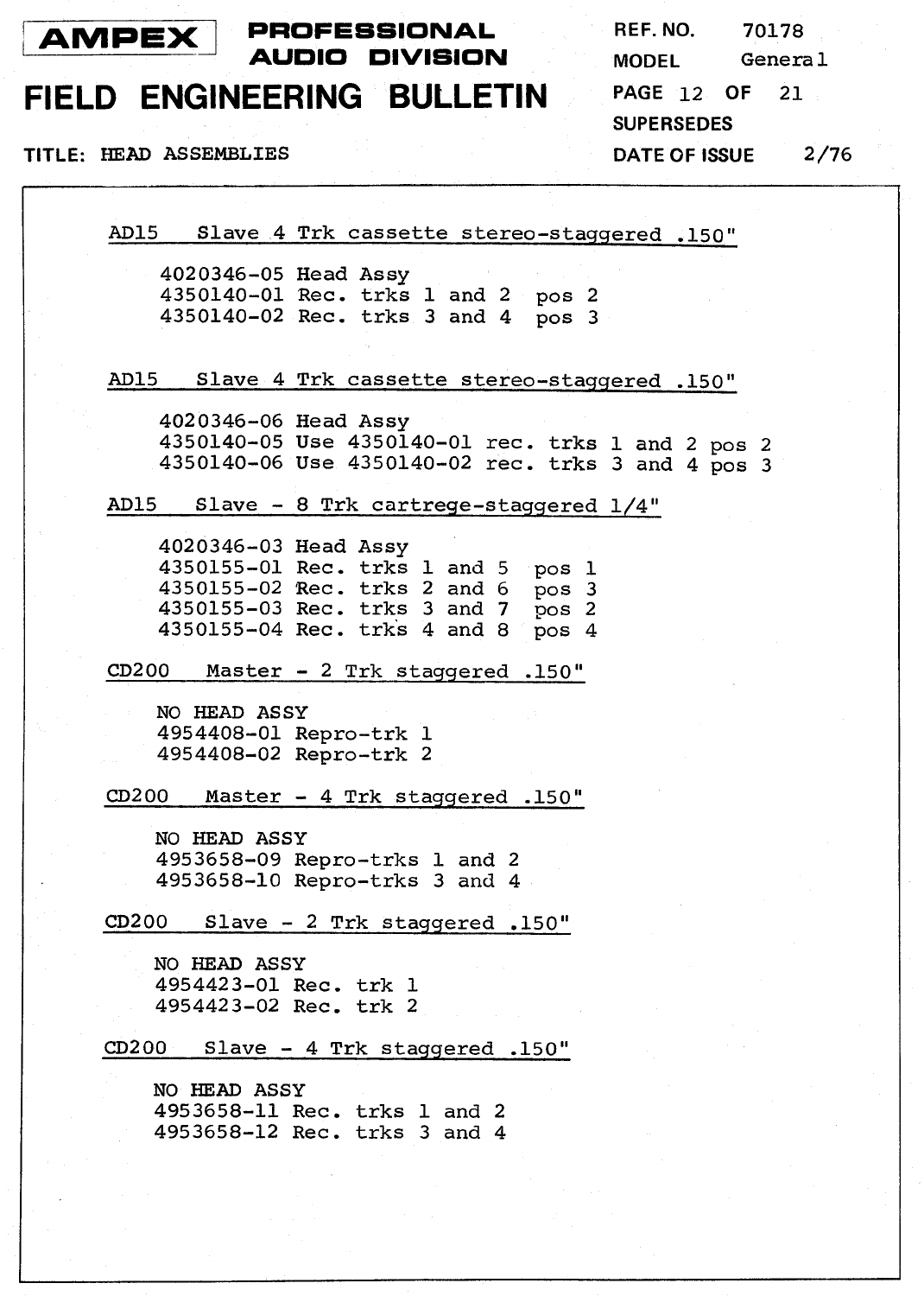

### **AMPEX PROFESSIONAL REF. NO. 70178 AUDIO DlVlSiON MODEL** General

# **FIELD ENGINEERING BULLETIN**

**TITLE:** HEAD ASSEMBLIES **DATE OF ISSUE** 2/76

**PAGE** 13 **OF** 21 **SUPERSEDES** 

ABR10/15 Full Trk &" UNI-DI 4020316-04 Head Assy 4350088-02 Repro **Pos** 4 4350077-02 Rec. **Pos** 3 4350089-01 Erase **Pos** 1 ABR10/15  $\frac{1}{4}$  Trk  $\frac{1}{4}$  " UNI-DI 4020312-06 Head Assy 4350121-02 Repro Pos 4 4350120-02 Rec. Pos 3 4350122-01 Erase Pos 1 ABR10/15  $\frac{1}{4}$  Trk  $\frac{1}{4}$ " BI-DI 4020312-08 Head Assy 4350121-01 Repro Pos 1 4350121-02 Repro **Pos** 4 4350120-01 Rec. Pos 2 4350120-02 Rec, **Pos** *3*  ABR10/15 2 Trk **&'I** UNI-DI 4020315-06 Head Assy 4350091-02 Repro **Pos** 4 4350090-02 Rec. **Pos** 3 4350092-01 Erase Pos 1  $ABR10/15$  2 Trk  $\frac{1}{4}$ " BI-DI 4020315-08 Head Assy 4350091-01 Repro **Pos** 1 4350091-02 Repro Pos 4 4350090-01 Rec. **Pos** 2 4350090-02 Rec, **Pos** 3 ABR10/15 Full Trk **&I'** Repro. Only UNI-DI 4020316-03 Head Assy 4350088-02 Repro Pos 4 ABRlO/lS Trk **&I'** Repro Only UNI-DI

> 4020312-05 Head Assy 4350121-02 Repro **Pos** 4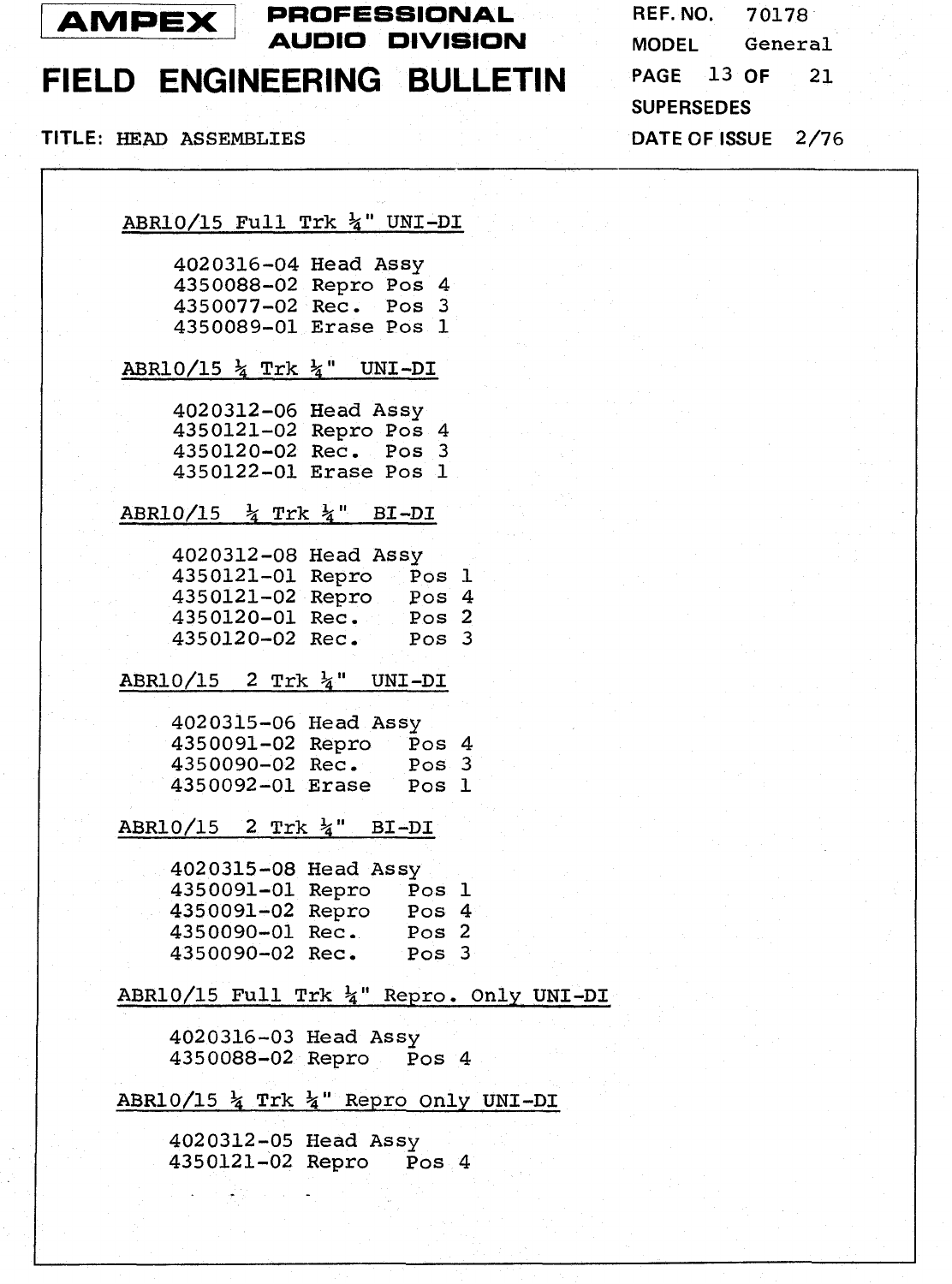

**PROFESSIONAL REF. NO. 70178 AUDIO DIVISION MODEL** General

### **FIELD ENGINEERING BULLETIN PAGE <sup>14</sup>OF <sup>21</sup>**

**SUPERSEDES TITLE:** HEAD ASSEMBLIES **DATE OF [SUE 2/76** 

**ABRl0/15** % Trk 44'' Repro Only 61-DI

**4020312-07** Head **Assy 4350121-01** Repro **Pos 1 4350121-02** Repro **Pos 4** 

### **ABR10/15 2** Trk **&'I** Repro **Only** UNI-DI

**4020315-05** Head **Assy 4350091-02** Repro **Pos 4** 

**ABRlO/15 2** Trk **%I'** Repro **Only** BI-DI

**4020315-07** Head **Assy 4350091-01** Repro **Pos 1 4350091-02** Repro **Pos 4** 

**KS 19124 2 Trk**  $\frac{1}{4}$ **" Repro Only** 

NO HEAD **ASSY 02-96170-09** Repro

**300-1 Full** Trk %''

**4020475-02 USE 4020375-02** Head **Assy 4040438-52** Repro **4040438-55** Rec. **4040438-63** Erase

#### **300-1 Half Trk**  $\frac{1}{4}$ **"**

**4020475-11** USE **4020375-11** Head *Assy*  **4040438-51** Repro **4040438-56** Rec. **4040438-03** Erase

#### **300-2 2** Trk **with Full** Trk Erase &"

**02-30028-01** Head **Assy 4040437-01** Repro **4040437-02** Rec. **4040438-64 Full** Trk Erase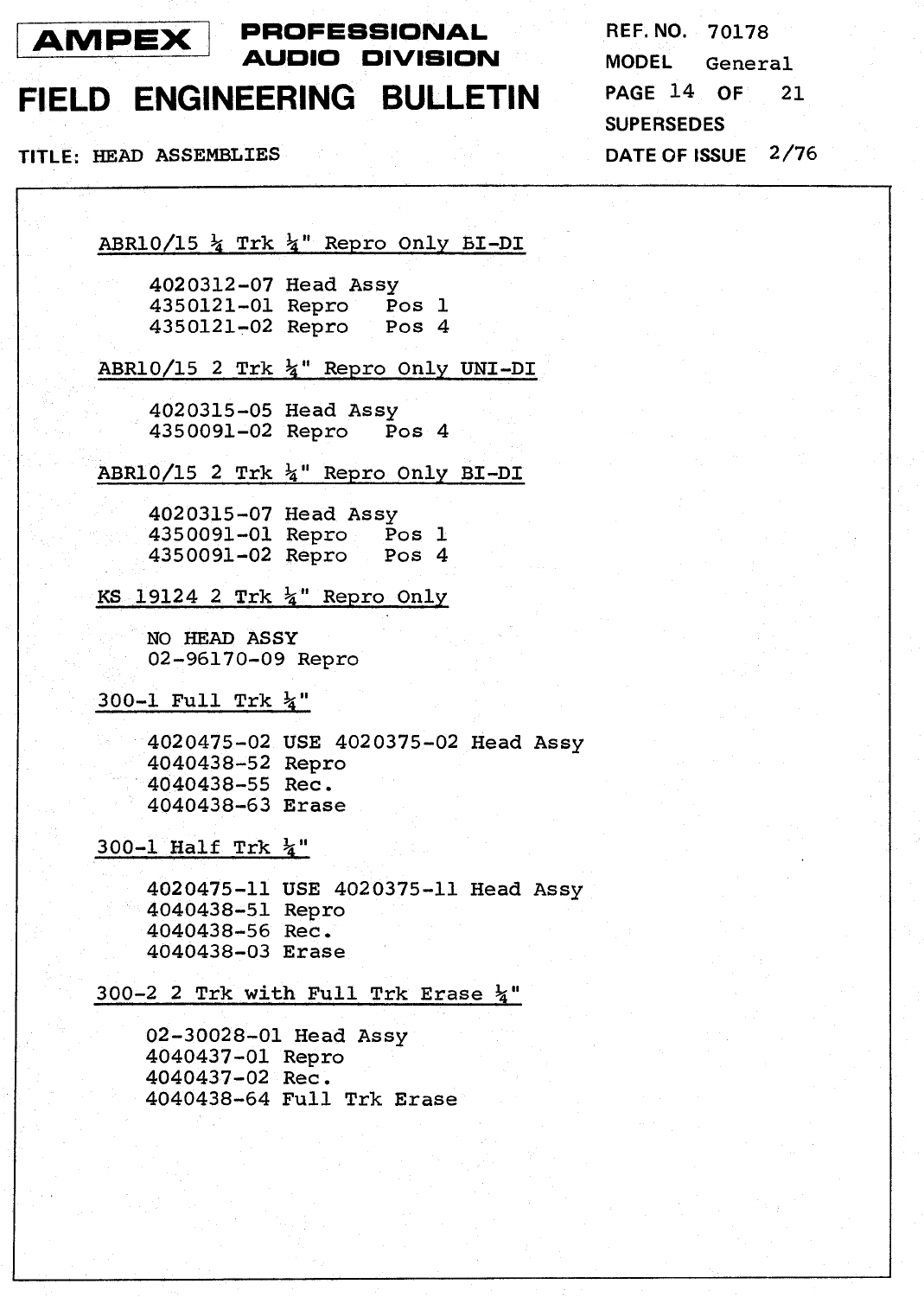

### **FIELD ENGINEERING BULLETIN**

#### **TITLE: HEAD** ASSEMBLIES **DATE OF ISSUE 2/76**

**300-2 2** Trk **&'I** 

**02-30028-02** Head **Assy 4040437-01** Repro **4040437-02** Rec. **4040426-01 USE 4040437-09** Erase

**300-3 3** Trk

**02-30471-04** Head **Assy 4040534-01** Repro **4040534-02** Rec, **4040553-01** Erase

**300-4 4** Trk **+I1** 

**02-31055-02** Head **Assy 4040558-01** Repro **4040558-02** Rec. **4040564-01** Erase

**AG 350** & **Full** Trk **&I1**  *AG* **300-1** 

> **4020261-02** Head **Assy 4040438-52** Repro **4040438-67** Rec. **4040829-01** Erase

AG **350** & Half Trk **&I' AG 300-1** 

> **4020261-01** Head **Assy 4040438-51** Repro **4040438-66** Rec. **4040831-01** Erase - 2T

AG **350** & **2** Trk **&I1 AG 300-2** 

> **4020262-01** Head **Assy 4040437-01** Repro **4040437-05** Rec. **4040831-01** Erase

| REF. NO.             | 70178   |      |  |  |
|----------------------|---------|------|--|--|
| <b>MODEL</b>         | General |      |  |  |
| PAGE 15 OF           |         | 21   |  |  |
| <b>SUPERSEDES</b>    |         |      |  |  |
| <b>DATE OF ISSUE</b> |         | 2/76 |  |  |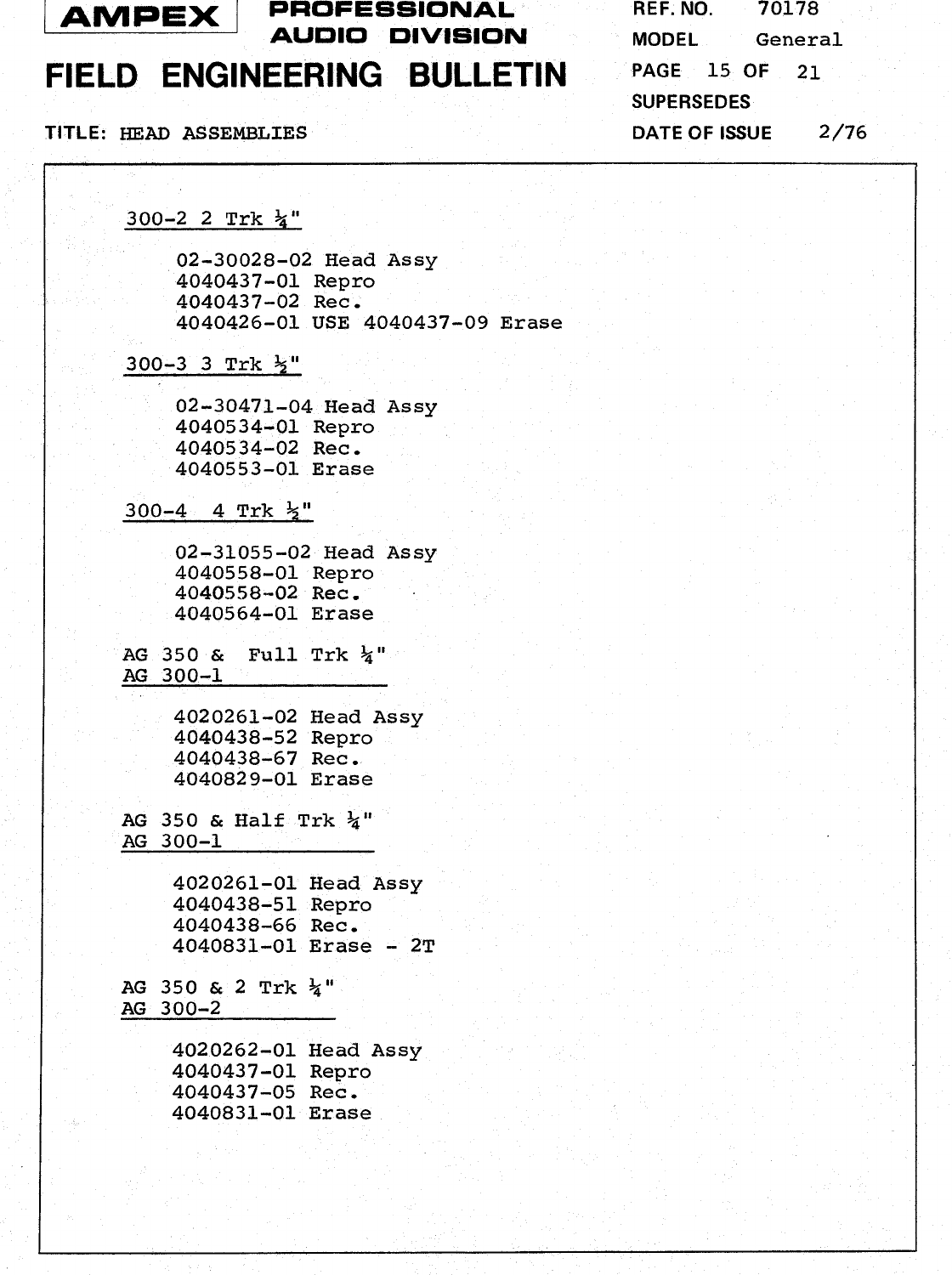

**PROFEsSlONAL REF. NO.** 70178 **AUDIO DIVISION** 

# FIELD ENGINEERING BULLETIN

TITLE: HEAD ASSEMBLIES

**AG** 300-3 3 Trk **%I'** 

4020263-01 Head Assy 4040534-04 Repro 4040534-05 Rec. 1231886-01 Erase

AG 300-4 4 Trk **%'I** 

4020264-01 Head Assy 4040558-05 Repro 4040558-04 Rec. 1231888-01 Erase

**AG** 300-8 8 Trk 1"

NO LONGER AVAILABLE

AG 355 & Full Trk  $\frac{1}{4}$ " Repro Only AG 305-1

> 4020261-04 Head **Assy**  4040438-52 Repro

AG 355 & Half Trk  $\frac{1}{4}$ " Repro Only AG 305-1

> 4020261-03 Head Assy 4040438-51 Repro

AG 355 & 2 Trk  $\frac{1}{4}$ " Repro Only AG 305-2

> 4020262-02 Head **Assy**  4040437-01 Repro

AG 305-3 3 Trk **\$I'** Repro Only

4020263-02 Head Assy 4040534-04 Repro

AG 305-4 4 Trk 3" Repro **Only** 

4020264-02 Head Assy 4040558-05 Repro

General **MODEL** PAGE  $16$  OF 21 **SUPERSEDES** DATE OF ISSUE 2/76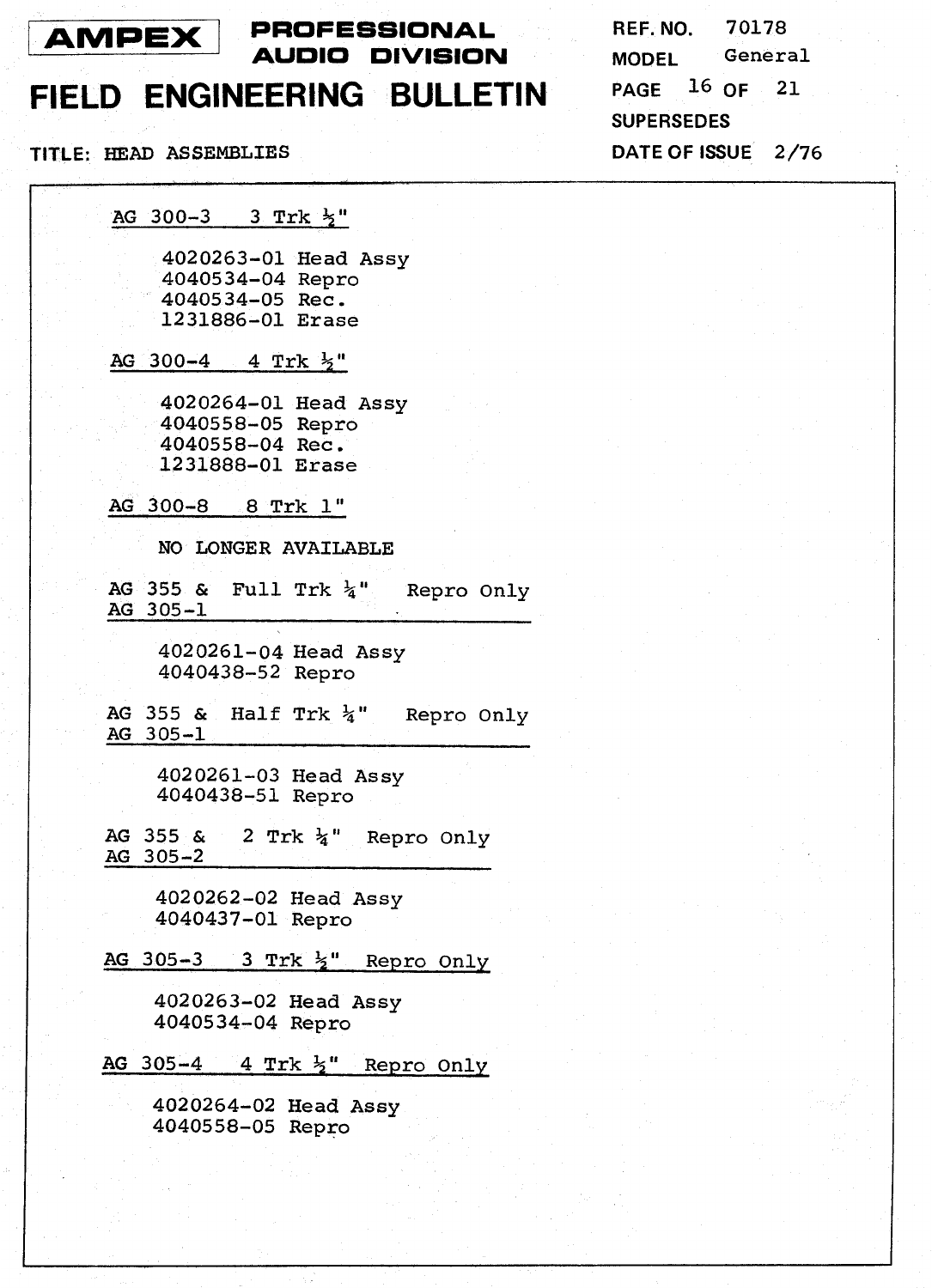

# FIELD ENGINEERING BULLETIN

TITLE: HEAD ASSEMBLIES

REF. NO. 70178 General **MODEL PAGE 17 OF 21 SUPERSEDES** DATE OF ISSUE  $2/76$ 

AG355 & 2 Trk &  $\frac{1}{4}$  Trk  $\frac{1}{4}$ " Repro Only AG305-2 4020266-01 Head Assy 4040437-01 Repro -  $\bar{2}$  trk 1231757-01 Repro 4 trk Full Trk  $h'$  $350 \&$  $351 - 1$ 4020475-18 USE 4020375-18 Head Assy 4040438-52 Repro 4040438-57 Rec. 4040438-64 Erase 350 & Half Trk  $\frac{1}{4}$ "  $351 - 1$ 4020475-17 USE 4020375-17 Head Assy 4040438-51 Repro 4040438-58 Rec. 4040438-65 Erase 2 Trk  $\frac{1}{4}$ " 350 &  $351 - 2$ 02-30028-02 Head Assy 4040437-01 Repro 4040437-02 Rec. 4040426-01 USE 4040437-09 Erase 352-1 Full Trk 4" Repro Only 4020475-23 USE 4020375-23 Head Assy 4040438-52 Repro 352-1 Half Trk }" Repro Only 4020475-22 USE 4020375-22 Head Assy 4040438-51 Repro  $352-2$  2 Trk  $\frac{1}{4}$  Repro Only 02-30028-04 Head Assy 4040437-01 Repro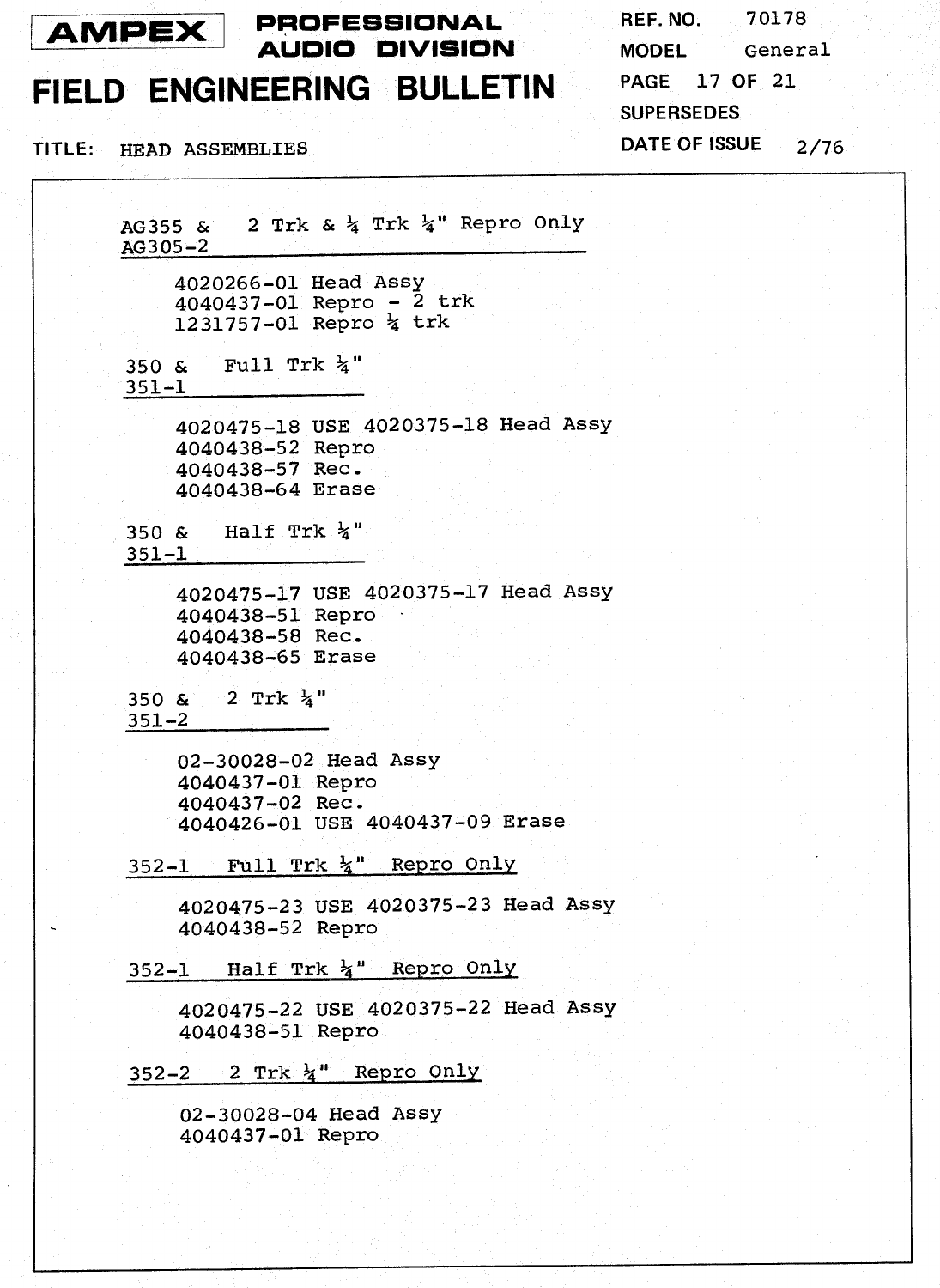

## FIELD ENGINEERING BULLETIN

TITLE: HEAD ASSEMBLIES

70178 REF. NO. **MODEL** General 21 PAGE 18 OF **SUPERSEDES** DATE OF ISSUE 2/76

352-2 2 Trk &  $\frac{1}{4}$  Trk  $\frac{1}{4}$ " Repro Only

02-96620-04 Head Assy 02-96170-04 Repro 2 trk 02-96640-02 Repro  $\frac{1}{4}$  trk

 $354-2$  2 Trk  $\frac{1}{4}$ "

02-30028-02 Head Assy 4040437-01 Repro 4040437-02 Rec. 4040426-01 USE 4040437-09 Erase

2 Trk with  $\frac{1}{4}$  Trk Repro Head  $\frac{1}{4}$ "  $300, 350$ 351, 354

02-96620-03 Head Assy 02-96170-04 Repro 2 trk 02-96640-02 Repro  $\frac{1}{4}$  trk 4 POSITION 02-96170-05 Rec. 02-96170-06 Erase

AG300 & AG350 2 Trk with  $\frac{1}{4}$  Trk Repro Head  $\frac{1}{4}$ "

02-96620-05 Head Assy 02-96170-04 Repro 2 Trk 02-96640-02 Repro  $\frac{1}{4}$  Trk 02-96170-11 Rec. 1815071-01 Erase

4 POSITION

600 & 601-1 Full Trk  $\frac{1}{4}$ "

4020101-10 Head Assy 4040084-30 Repro 4040084-20 Rec. 4040084-10 Erase

600 & 601-1 Half Trk  $\frac{1}{4}$ "

4020101-20 Head Assy 4040084-60 Repro 4040084-50 Rec. 4040084-40 Erase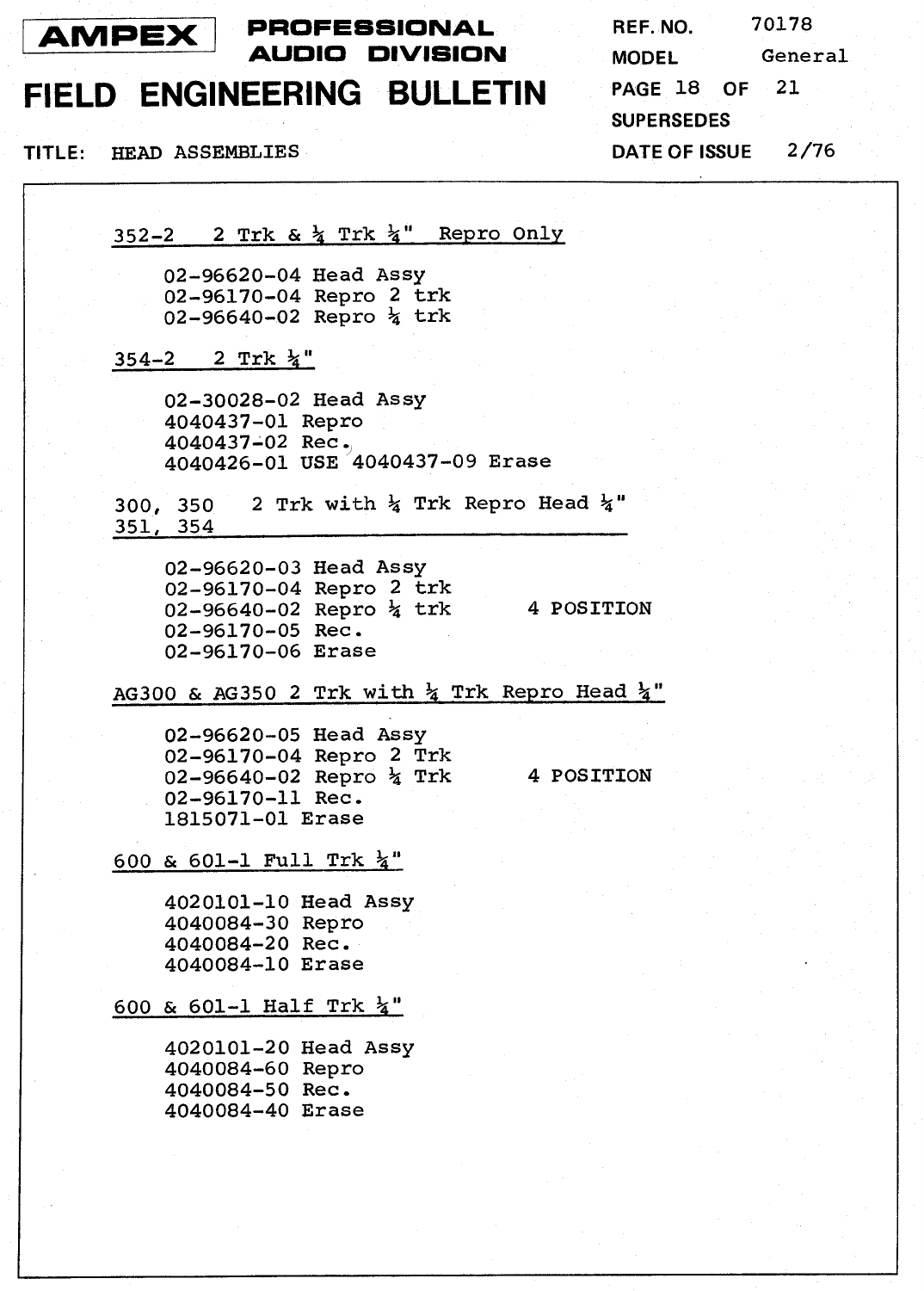

# FIELD ENGINEERING BULLETIN

### TITLE: HEAD ASSEMBLIES

70178 REF. NO. General **MODEL** PAGE 19 OF 21 **SUPERSEDES DATE OF ISSUE**  $2/76$ 

601-2 2 Trk with Full Trk Erase 4"

4020102-01 Head Assy 4040076-04 Repro 4040076-05 Rec. 4040084-10 Full trk Erase

#### 602-1 Full Trk  $\frac{1}{4}$ "

4020242-01 Head Assy 4040684-08 Repro 4040684-07 Rec. 4040684-06 Erase

602-1 Half Trk  $\frac{1}{4}$ "

4020242-02 Head Assy 4040684-11 Repro<br>4040684-12 Rec. 4040684-09 Erase

602-2 2 Trk  $\frac{1}{4}$ "

4020243-01 Head Assy 4040684-03 Repro 4040684-04 Rec. 4040684-05 Erase

602-1 Full Trk  $\frac{1}{4}$ "

4020101-10 Head Assy 4040084-30 Repro 4040084-20 Rec. 4040084-10 Erase

#### 602-1 Half Trk  $\frac{1}{4}$ "

4020101-20 Head Assy 4040084-60 Repro 4040084-50 Rec. 4040084-40 Erase

602-2 2 Trk  $\frac{1}{4}$ "

4020102-02 Head Assy 4040076-04 Repro 4040076-05 Rec. 4040076-06 Erase

System No. 4016021 (Later Version) Azimuth, height & Zenith adj. from top.

System No. 4016021<br>(Later Version)<br>Azimuth. height Azimuth, height & Zenith adi. from top.

System No. 4016023 (Later Version) Azimuth, height & Zenith adi. from top.

System No. 4010602 (Early Version) Azimuth (only) adj. from top.

System No. 4010602 (Early Version) Azimuth (only) adj. from top.

System No. 4016022 (Early Version) Azimuth (only) adj. from top.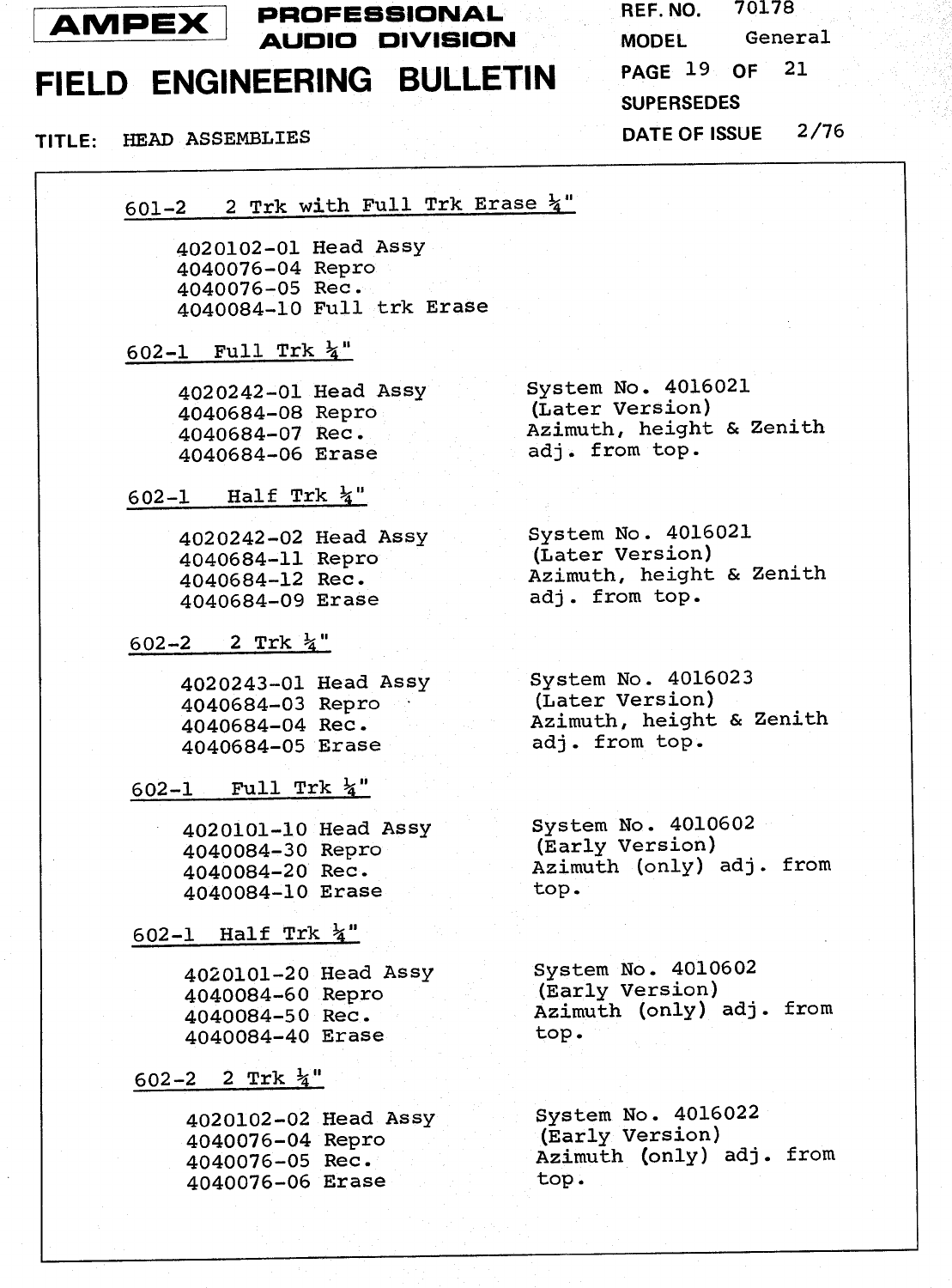

# AMPEX PROFESSIONAL **AUDIO DIVISION**

FIELD ENGINEERING BULLETIN

TITLE: HEAD ASSEMBLIES

 $PR-10$  Full Trk  $\frac{1}{4}$ "

NO HEAD ASSY 2-96192-01 Repro 2-96192-02 Rec. 2-96192-03 Erase

PR-10 Half Trk or 2 Trk 4"

NO HEAD ASSY 2-96170-01 Repro 2 trk  $2-96640-02$  Repro  $\frac{1}{4}$  trk \* \* Wse only with 4 pos. head 2-96170-02 Rec. 2-96170-03 Erase

CL-10 OR  $\frac{1}{4}$  Trk  $\frac{1}{4}$ "  $PR-10-4$ 

> NO HEAD ASSY 4020228-01 Repro 4020228-02 Rec. 4020228-03 Erase

PD-10 2 Trk  $\frac{1}{4}$ "

NO HEAD ASSY 2-96170-07 Repro 2-96170-08 Rec.

#### AG-100

4020255-01 Head Assy

Record/Repro

#### $AG-105$

4020255-02 Head Assy Repro

MR-70 Full Trk-Fixed P/B 4"

4020236-14 Head Assy 4040828-01 Repro 4040828-02 Rec. 4040829-01 Erase

REF. NO. 70178 **MODEL** General PAGE 20 OF 21 **SUPERSEDES** DATE OF ISSUE 2/76